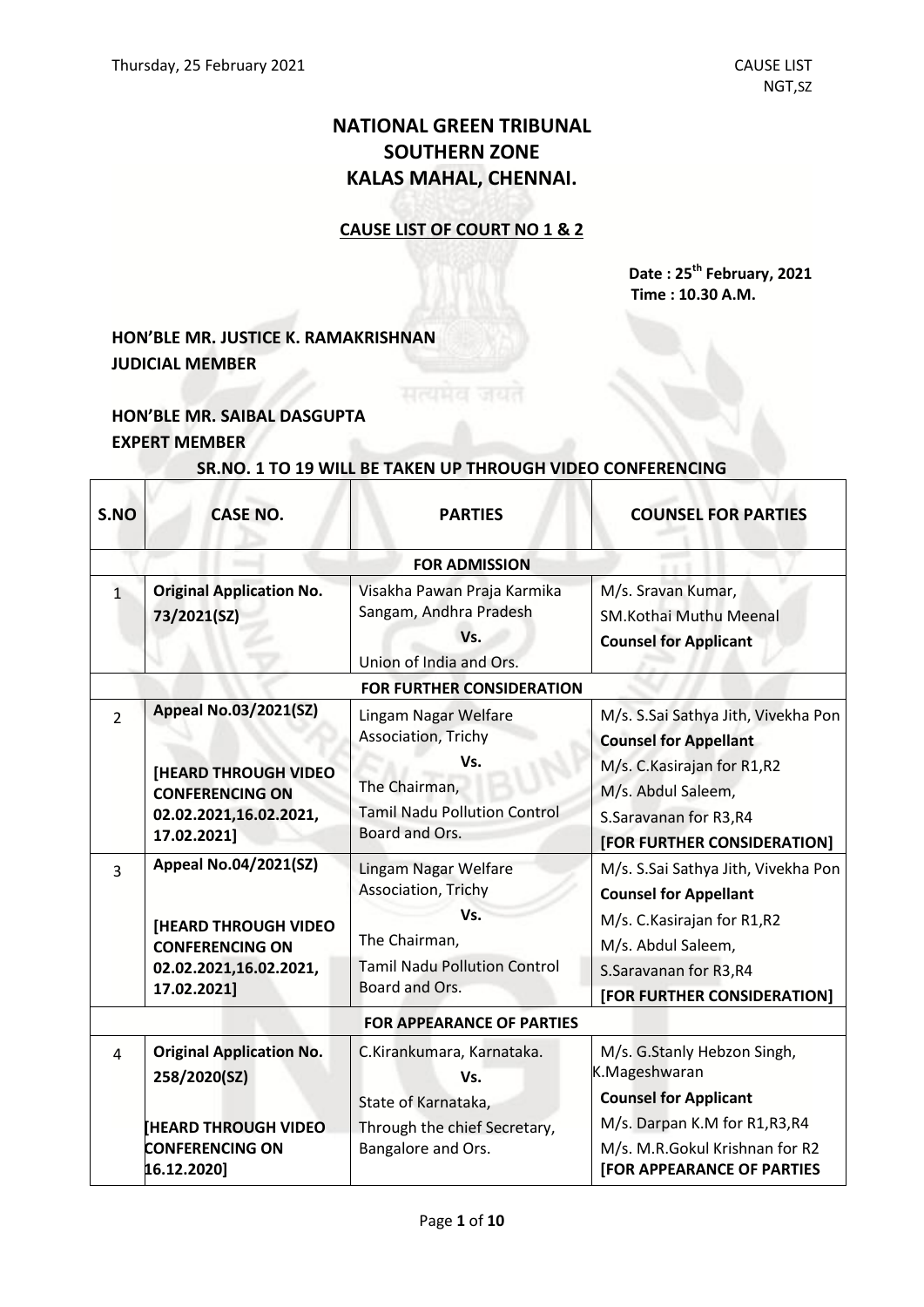|                |                                                                                                                                                                 |                                                                                                     | <b>AND FOR CONSIDERATION OF</b><br><b>REPORT]</b>                                                                                                                                                        |
|----------------|-----------------------------------------------------------------------------------------------------------------------------------------------------------------|-----------------------------------------------------------------------------------------------------|----------------------------------------------------------------------------------------------------------------------------------------------------------------------------------------------------------|
|                |                                                                                                                                                                 | FOR COMPLETION OF PLEADINGS                                                                         |                                                                                                                                                                                                          |
| 5              | Appeal No.31/2020(SZ)                                                                                                                                           | Jaya mathachan<br>Vs.<br>Union of India and Ors.                                                    | M/s. Shibu Varghese<br><b>Counsel for Appellant</b>                                                                                                                                                      |
|                | I.A No.17/2019 (SZ)<br>IN<br>Appeal.Dy.No.59/2019(SZ)<br><b>[HEARD THROUGH VIDEO</b><br><b>CONFERENCING ON</b><br>13.05.2020,23.06.2020,<br>04.02.2021]         |                                                                                                     | M/s. Sumathi for R1<br>M/s. Vidyalakshmi Vipin for R2<br>M/s. E.K.Kumaresan for R3,R4<br>M/s. Baby Kuriakose for R5                                                                                      |
| 6              | <b>Original Application No.</b><br>87/2020(SZ)<br>&<br>I.A. No.70/2020<br>[FOR STAY]<br><b>ADJOURNED THROUGH</b><br><b>VIDEO CONFERENCING ON</b><br>28.07.2020] | Dasu Manikantaiah<br>Vs.<br>Union of India and Ors.                                                 | M/s. Taarus Associates<br>S.Kamalesh Kannan,<br>Sai SathyaJith.S<br><b>Counsel for Applicant</b><br>M/s. Syed Nurullah Sheriff for R1<br>M/s. MadhuriDonti Reddy<br>for R <sub>2</sub> to R <sub>6</sub> |
|                | <b>HEARD THROUGH VIDEO</b><br><b>CONFERENCING ON</b><br>25.06.2020,02.09.2020,<br>21.09.2020]                                                                   |                                                                                                     | [FOR COMPLETION OF<br>PLEADINGS, FILING OF RESPONSE<br>AND ALSO FOR CONSIDERATION<br><b>OF REPORT]</b>                                                                                                   |
|                |                                                                                                                                                                 | <b>FOR REPORT</b>                                                                                   |                                                                                                                                                                                                          |
| $\overline{7}$ | <b>Original Application No.</b><br>165/2017(SZ)                                                                                                                 | Meenava Thanthai<br>K.R.Selvaraj Kumar,<br>Meenavar Nala Sangam<br>Vs.<br>Union of India and Ors.   | M/s. K.Mageshwaran<br><b>Counsel for Applicant</b><br>M/s. Syed Nurullah Sheriff<br>for R1, R2, R6<br>Dr.V.R.Thirunarayanan<br>for R3 & R7<br>M/s. K.Prabakar for R4                                     |
|                | <b>[HEARD THROUGH VIDEO</b><br><b>CONFERENCING ON</b><br>21.08.2020,20.01.2021,<br>04.02.2021]<br><b>WITH</b>                                                   |                                                                                                     | M/s. C. Kasirajan for R5<br>M/s.S.Arjun Suresh for R8<br>M/s. A.L.Ganthimathi for R11,R12<br>[FOR CONSIDERATION OF REPORT<br><b>AND HEARING]</b>                                                         |
| 8              | <b>Original Application No.</b><br>277/2017(SZ)                                                                                                                 | MeenavaThanthai<br>K.R.Selvaraj Kumar<br>MeenavarNalaSangam,<br>Vs.<br>The Secretary to Government, | M/s. K.Mageshwaran<br><b>Counsel for Applicant</b><br>M/s. M.R.GokulKrishnan<br>for $R1, R2, R6$<br>Dr.V.R.Thirunarayanan                                                                                |
|                | <b>[HEARD THROUGH VIDEO</b>                                                                                                                                     | Union of India and Ors.                                                                             | for R3, R7, R9<br>M/s. Jayalakshmi for R4                                                                                                                                                                |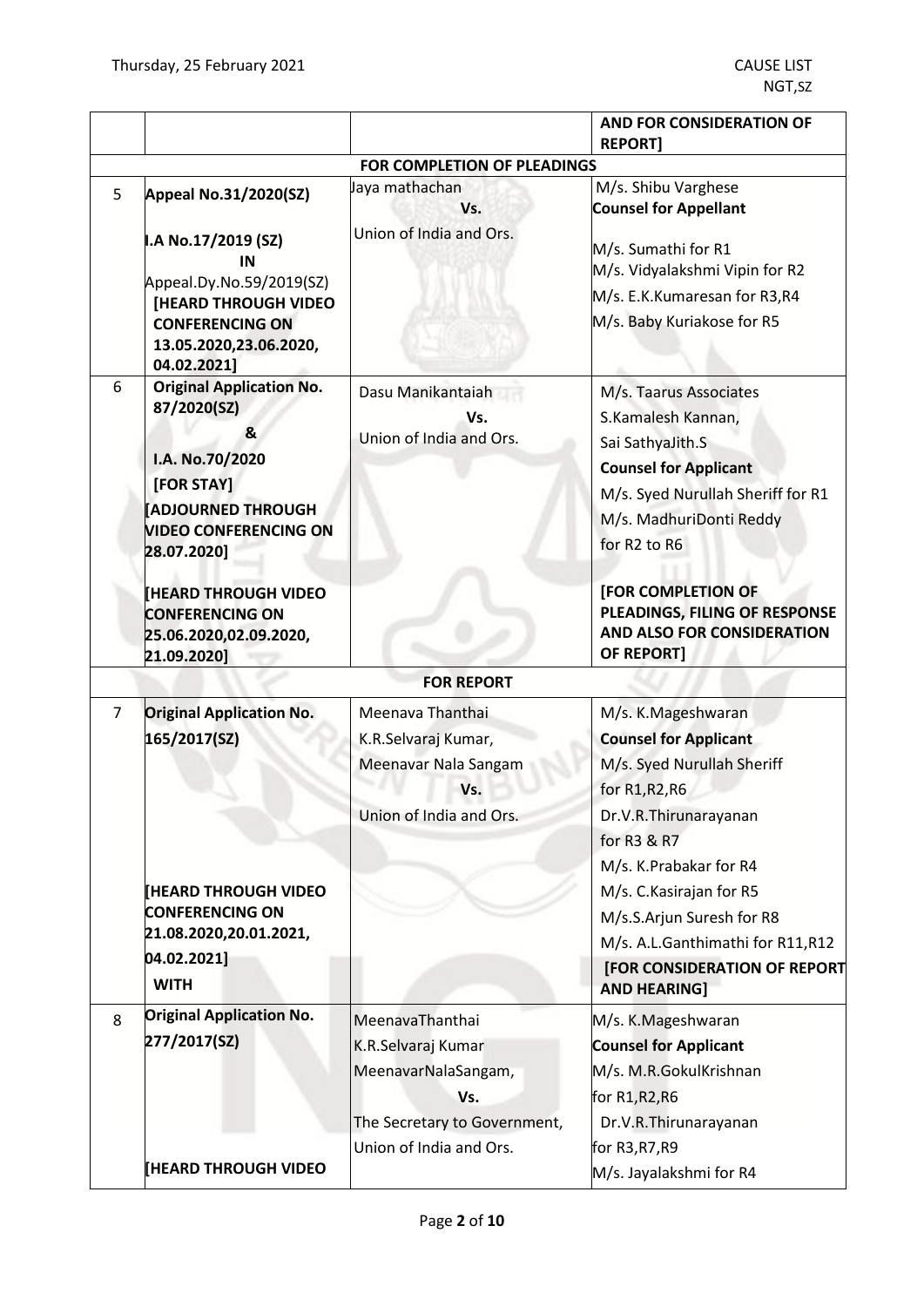|    | <b>CONFERENCING ON</b><br>21.08.2020,20.01.2021,<br>04.02.2021]                                                                                  |                                                                                                                                                                                       | M/s. C. Kasirajan for R5<br>M/s. P.T.Ramadevi for R8<br>M/s. Arjun Suresh for R10<br>[FOR CONSIDERATION OFREPORT<br><b>AND HEARING]</b>                                                                                                             |
|----|--------------------------------------------------------------------------------------------------------------------------------------------------|---------------------------------------------------------------------------------------------------------------------------------------------------------------------------------------|-----------------------------------------------------------------------------------------------------------------------------------------------------------------------------------------------------------------------------------------------------|
| 9  | <b>Original Application No.</b><br>173/2015(SZ)<br>&<br>I.A No.50/2021(SZ)<br>[FOR IMPLEADING]<br><b>[HEARD THROUGH VIDEO]</b>                   | Confederation of<br>organizations for Integrated<br>Urban Development,<br>Rep. by its President, Chennai<br>Vs.<br>The Commissioner,<br>Pallavaram Municipality,<br>Chennai and Ors.  | M/s.P.R.Thiruneelakandan<br><b>Counsel for Applicant</b><br>M/s.P.Srinivas for R1<br>Dr.V.R.Thiru Narayanan<br>forR2,R3,R4 to R7<br>M/s. C. Kasirajan for R8<br>M/s. D.Alexis Sudhakar,<br>T.Anto Chrisbeen Jenitha<br>Counsel for I.A              |
|    | <b>CONFERENCING ON</b><br>16.09.2020,22.12.2020,<br>18.01.2021]                                                                                  |                                                                                                                                                                                       | <b>FOR CONSIDERATION OF FURTHER</b><br><b>REPORT]</b>                                                                                                                                                                                               |
| 10 | <b>Original Application No.</b><br>265/2016(SZ)                                                                                                  | R.Radha Krishnan<br>Vs.                                                                                                                                                               | M/s.S.Padma<br><b>Counsel for Applicant</b>                                                                                                                                                                                                         |
|    | <b>[HEARD THROUGH VIDEO</b><br><b>CONFERENCING ON</b><br>01.07.2020,14.09.2020,<br>11.11.2020,18.12.2020,<br>18.01.2021]                         | <b>Public Works Officer</b><br><b>Water Resource Department</b><br>Chennai andOrs.                                                                                                    | M/s. Dr.V.R.Thirunarayanan<br>for R1 to R5, R7<br><b>FOR CONSIDERATION OF</b><br><b>FURTHER REPORT]</b>                                                                                                                                             |
| 11 | <b>Original Application No.</b><br>43/2017(SZ)<br><b>[HEARD THROUGH VIDEO</b><br><b>CONFERENCING ON</b><br>05.05.2020,19.08.2020,<br>19.01.2021] | <b>SUO MOTU</b><br>The Tribunal on its own<br>Motion on the implementation<br>of the Bio-Medical Waste<br>Management Rules,<br>2016 in Kerala.<br>Vs.<br>The State of Kerala and Ors. | M/s. E.K.Kumaresan for R1 to R4<br>M/s. Rema Smrithi for R5<br>M/s. S.Prasanth for R6<br>M/s. Babu Joseph<br>Kuruvathazha for R7<br>M/s. VidyalakshmiVipin for R9<br>M/s.Thirunavukarasu for R10<br>[FOR CONSIDERATION OF<br><b>FURTHER REPORT]</b> |
| 12 | <b>Original Application No.</b><br>71/2017(SZ)                                                                                                   | Thomas Rodrigues and Ors.<br>Vs.<br>The Deputy Commissioner,                                                                                                                          | M/s.B.Thilaknarayanan<br><b>Counsel for Applicant</b><br>M/s. Darpan.K.M                                                                                                                                                                            |
|    | <b>[HEARD THROUGH VIDEO</b><br><b>CONFERENCING ON</b><br>15.06.2020,01.09.2020,<br>06.10.2020]                                                   | Karnataka State and Ors.                                                                                                                                                              | for R1, R3, R4 to R7, R10, R12 to<br>R14<br>M/s. Vasanth.H.K for R2,R9,R11<br>[FOR CONSIDERATION OF<br><b>REPORT]</b>                                                                                                                               |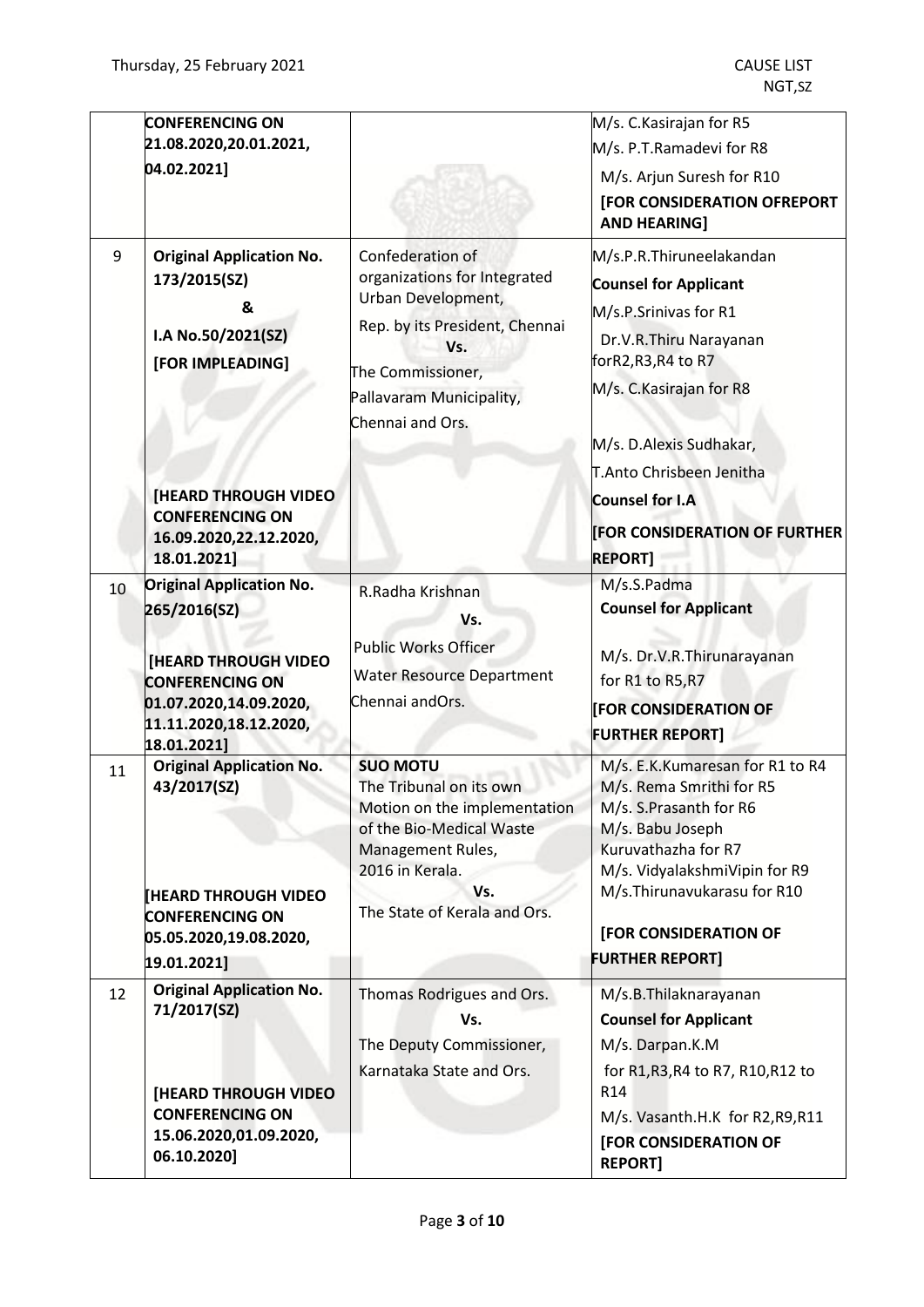| 13 | <b>Original Application No.</b>                                                                                                  | John Weslay and Ors.                                                                                                                                                                          | M/s. Ashwarya                                                                                                                                                       |
|----|----------------------------------------------------------------------------------------------------------------------------------|-----------------------------------------------------------------------------------------------------------------------------------------------------------------------------------------------|---------------------------------------------------------------------------------------------------------------------------------------------------------------------|
|    | 208/2017(SZ)                                                                                                                     | Vs.                                                                                                                                                                                           | <b>Counsel for Applicant</b>                                                                                                                                        |
|    |                                                                                                                                  | SEIAA, Chennai,<br>Rep by its Director and Member                                                                                                                                             | M/s. G.M.SyedNurullah<br>Sheriff for R1                                                                                                                             |
|    |                                                                                                                                  | Secretary and Ors.                                                                                                                                                                            | M/s. C. Kasirajan for R2, R3                                                                                                                                        |
|    |                                                                                                                                  |                                                                                                                                                                                               | M/s. R.Parthasarathy,                                                                                                                                               |
|    | <b>IHEARD THROUGH VIDEO</b><br><b>CONFERENCING ON</b>                                                                            |                                                                                                                                                                                               | Ragul Balaji for R4                                                                                                                                                 |
|    | 03.07.2020,06.08.2020,                                                                                                           |                                                                                                                                                                                               | M/s. P.Srinivas for R5,R6                                                                                                                                           |
|    | 03.11.2020,25.01.2021,                                                                                                           |                                                                                                                                                                                               | M/s. P.T.Ramadevi forR7                                                                                                                                             |
|    | 18.02.2021]                                                                                                                      |                                                                                                                                                                                               | [FOR CONSIDERATION OFREPORT]                                                                                                                                        |
| 14 | <b>Original Application No.</b><br>32/2020(SZ)<br><b>HEARD THROUGH VIDEO</b>                                                     | Tribunal on its own motion<br><b>SUO MOTU</b> based on the News<br>Item in Dinamalar Chennai<br>Newspaper dt: 10.02.2020,<br>"Heaps of Plastic wastes and<br>Garbage lying in a side of Porur | Dr. Thirunarayanan for R1, R4, R5, R6<br>M/s. C. Kasirajan for R2                                                                                                   |
|    | <b>CONFERENCING ON</b><br>17.07.2020,25.09.2020,                                                                                 | Lake".<br>Vs.                                                                                                                                                                                 | <b>[FOR CONSIDERATION OF</b><br><b>REPORT1</b>                                                                                                                      |
|    | 23.12.2020]                                                                                                                      | The District Collector,                                                                                                                                                                       |                                                                                                                                                                     |
|    |                                                                                                                                  | Thiruvallur District and Ors.                                                                                                                                                                 |                                                                                                                                                                     |
| 15 | <b>Original Application No.</b><br>65/2020(SZ)<br><b>HEARD THROUGH VIDEO</b><br><b>CONFERENCING ON</b><br>30.04.2020,06.11.2020, | Satyanarayana Bolisetty<br>Vs.<br>Union of India and Ors.                                                                                                                                     | M/s. Sanjay Upadhyay<br><b>Counsel for Applicant</b><br>M/s.SyedNurullah Sheriff for R1<br>M/s. Madhuri Donti Reddy<br>for R2 to R6<br><b>[FOR CONSIDERATION OF</b> |
|    | 22.12.2020]<br><b>WITH</b>                                                                                                       |                                                                                                                                                                                               | <b>REPORT]</b>                                                                                                                                                      |
| 16 | <b>Original Application No.</b>                                                                                                  | D.Pal and Ors                                                                                                                                                                                 | M/s. Ritwick Dutta                                                                                                                                                  |
|    | 74 of 2020(SZ)                                                                                                                   | Vs.                                                                                                                                                                                           | M/s. Stanley Hebzon Singh                                                                                                                                           |
|    | <b>HEARD THROUGH VIDEO</b><br><b>CONFERENCING ON</b><br>29.05.2020,06.11.2020,<br>22.12.2020]                                    | <b>State of Andhra Pradesh</b><br>and Ors.                                                                                                                                                    | <b>Counsel for Applicant</b><br>M/s. Madhuri Donti Reddy<br>for R1 to R4<br>[FOR CONSIDERATION OF<br><b>REPORT]</b>                                                 |
| 17 | <b>Original Application No.</b><br>76/2020(SZ)                                                                                   | Tribunal on its own motion<br><b>SUO MOTU</b> based on the News                                                                                                                               | Dr. V.R. Thirunarayanan                                                                                                                                             |
|    |                                                                                                                                  | Item in Dinamalar<br>Chennai Edition Newspaper<br>dt: 01.06.2020, "Danger of lake<br>getting polluted due to mixing<br>of sewage and waste water".<br>Vs.                                     | for R1 to R4 & R6,<br>M/s. C. Kasirajan for R5<br>M/s. P.Srinivas for R7                                                                                            |
|    | [HEARD THROUGH VIDEO<br><b>CONFERENCING ON</b>                                                                                   | The Chief Secretary to<br>Government of Tamil Nadu,                                                                                                                                           | <b>FOR CONSIDERATION OF</b><br><b>REPORT]</b>                                                                                                                       |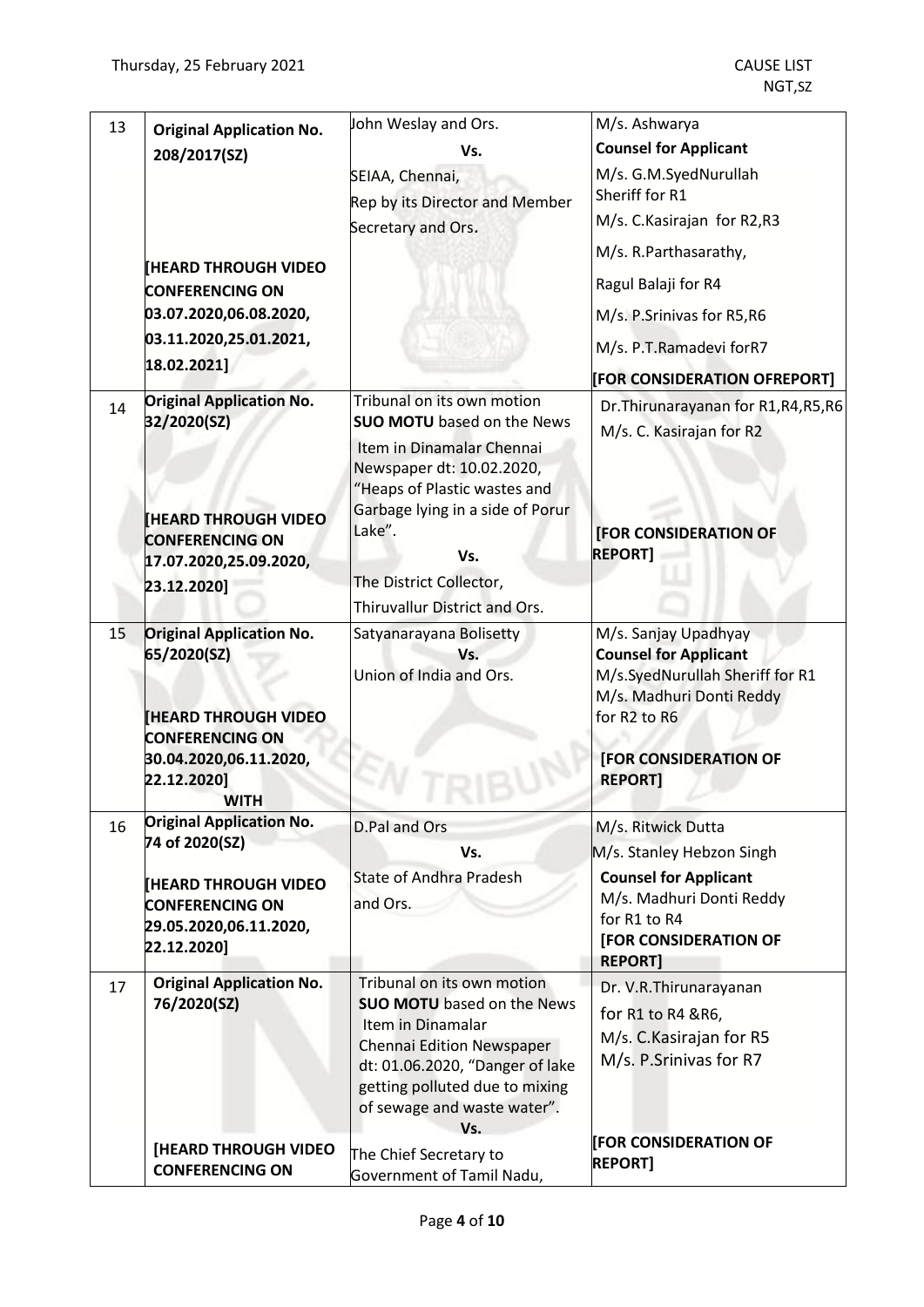|                                         | 03.06.2020,24.08.2020]                                                                                                             | Chennai, Tamil Nadu and Ors.                                                                                                                                                                                                                      |                                                                                                                                                                                                                                                                                     |
|-----------------------------------------|------------------------------------------------------------------------------------------------------------------------------------|---------------------------------------------------------------------------------------------------------------------------------------------------------------------------------------------------------------------------------------------------|-------------------------------------------------------------------------------------------------------------------------------------------------------------------------------------------------------------------------------------------------------------------------------------|
| 18                                      | <b>Original Application No.</b><br>190/2020(SZ)<br><b>[HEARD THROUGH VIDEO</b><br><b>CONFERENCING ON</b><br>05.10.2020,19.02.2021] | C.Palanisamy, Coimbatore.<br>Vs.<br><b>Tamil Nadu Pollution Control</b><br>Board, Chennai and Ors.<br>सत्यमय जयत                                                                                                                                  | M/s. M.Purushothaman,<br>N.Andal Sri Shankari<br><b>Counsel for Applicant</b><br>M/s. C. Kasirajan for R1,R3<br>M/s. V.R. Thiru Narayanan<br>for R2, R4, R5<br>M/s. Sai Sathya Jith,<br>Pon. Viveka for R6<br>[FOR CONSIDERATION<br>OF REPORT AND<br><b>COMPLETION OF PLEADING]</b> |
| 19                                      | <b>Original Application No.</b><br>235/2020(SZ)<br><b>[HEARD THROUGH VIDEO</b><br><b>CONFERENCING ON</b><br>03.11.2020,18.02.2021] | M.D.Raju<br>Vs.<br>The Commissioner, Bangalore<br>Development Authority,<br>Bengaluru and Ors.                                                                                                                                                    | Mr.M.D.Raju<br><b>Applicant In Person</b><br>M/s. Darpan K.M for R1<br>M/s. T.V.Sekar for R2<br><b>[FOR CONSIDERATION OF</b><br><b>FURTHER REPORT]</b>                                                                                                                              |
|                                         |                                                                                                                                    | SR.NO.20 & 21 WILL BE TAKEN UP ON 30.03.2021                                                                                                                                                                                                      |                                                                                                                                                                                                                                                                                     |
| 20                                      | <b>Original Application No.</b><br>05/2021(SZ)<br><b>[HEARD THROUGH VIDEO</b><br><b>CONFERENCING ON</b><br>07.01.2021]             | Tribunal on its own motion<br><b>SUO MOTU</b> based on the News<br>Item in The Indian Express<br><b>Newspaper Edition</b><br>dt: 20.12.2020, "Shrimp<br>hatcheries along ECR have no<br>CRZ clearance".<br>Vs.<br>The Chief Secretary to Govt. of | Dr. V.R. Thirunarayanan<br>for R1, R2, R4, to R9<br>M/s. C. Kasirajan for R3<br>[FOR APPEARANCE OF PARTIES,<br><b>CONSIDERATION OF REPORT</b><br><b>AND FORCOMPLETION OF</b>                                                                                                        |
|                                         | <b>WITH</b>                                                                                                                        | Tamil Nadu, Chennai and Ors.                                                                                                                                                                                                                      | <b>PLEADINGS]</b>                                                                                                                                                                                                                                                                   |
| 21                                      | <b>Original Application No.</b><br>09/2021(SZ)                                                                                     | S.Velu, Chengalpattu District.<br>Vs.<br>The District Collector,<br>Chengalpattu District and Ors.                                                                                                                                                | M/s. B.Bhuvaneshwari,<br>R.Roopeshwari<br><b>Counsel for Applicant</b><br>Dr. V.R. Thirunarayanan<br>for R1 to R4, R6                                                                                                                                                               |
|                                         | <b>[HEARD THROUGH VIDEO</b><br><b>CONFERENCING ON</b><br>12.01.2021]                                                               |                                                                                                                                                                                                                                                   | M/s. C. Kasirajan for R5<br>[FOR APPEARANCE OF PARTIES,<br><b>CONSIDERATION OF REPORT]</b>                                                                                                                                                                                          |
| SR.NO.22 WILL BE TAKEN UP ON 31.03.2021 |                                                                                                                                    |                                                                                                                                                                                                                                                   |                                                                                                                                                                                                                                                                                     |
| 22                                      | <b>Original Application No.</b><br>19/2021(SZ)<br>[HEARD THROUGH VIDEO                                                             | Ahammed Kutty.T,<br>Malappuram District.<br>Vs.<br>The Central Pollution Control<br>Board, Rep., by its Chairman,                                                                                                                                 | M/s. Taaurs Associates<br>Kamalesh Kannan Subramanian,<br>Sai Sathya Jith.S<br><b>Counsel for Applicant</b><br>M/s. P.Jayalakshmi for R1                                                                                                                                            |
|                                         | <b>CONFERENCING ON</b>                                                                                                             | New Delhi and Ors.                                                                                                                                                                                                                                |                                                                                                                                                                                                                                                                                     |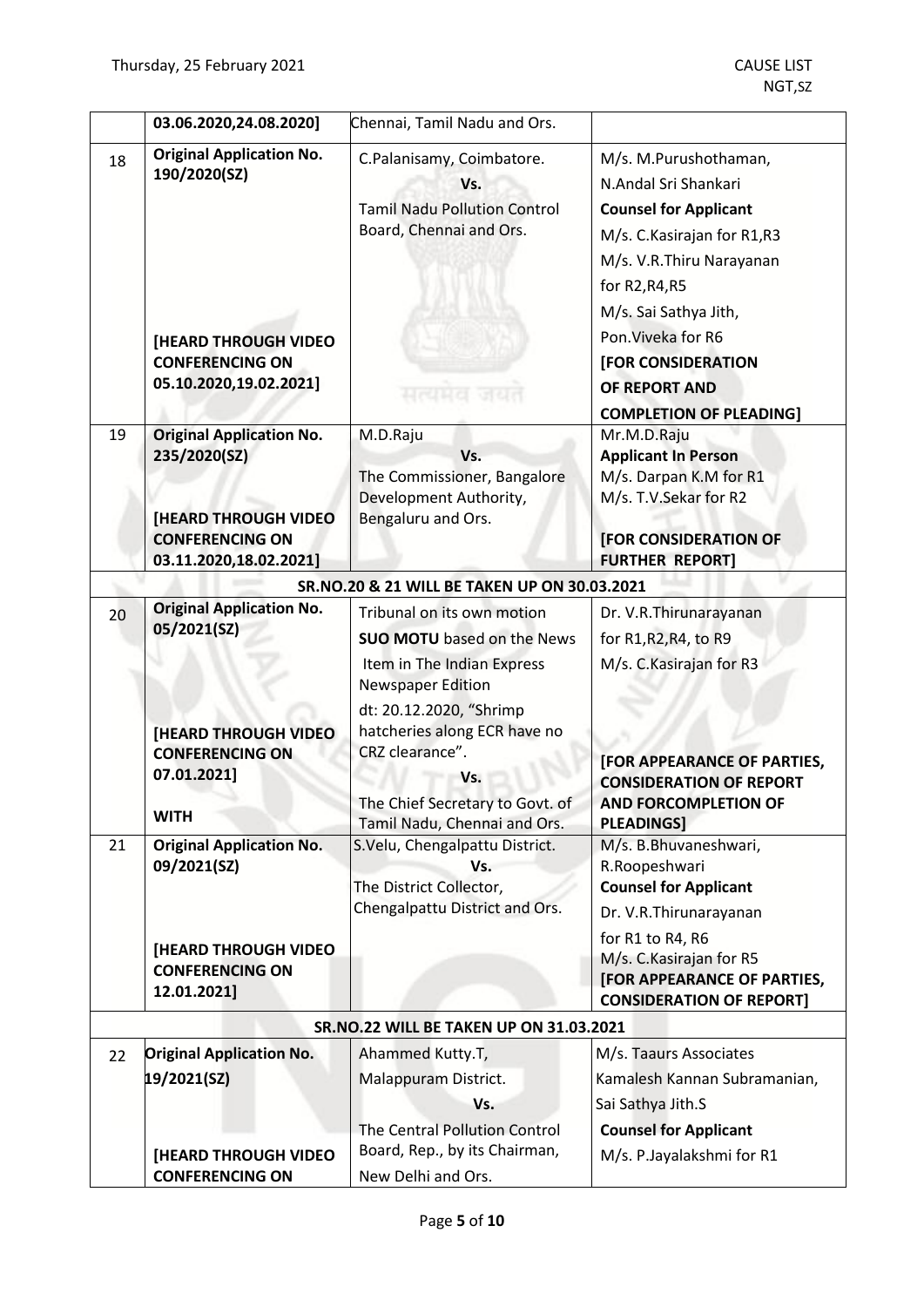|    | 25.01.2021]                                                                                                                                                                       |                                                                                                                                                                                                                    | M/s. E.K.Kumaresan for R2                                                                                                                                                                                                                                                                                                                              |
|----|-----------------------------------------------------------------------------------------------------------------------------------------------------------------------------------|--------------------------------------------------------------------------------------------------------------------------------------------------------------------------------------------------------------------|--------------------------------------------------------------------------------------------------------------------------------------------------------------------------------------------------------------------------------------------------------------------------------------------------------------------------------------------------------|
|    |                                                                                                                                                                                   |                                                                                                                                                                                                                    | M/s. VK.Rema Smirthi for R3                                                                                                                                                                                                                                                                                                                            |
|    |                                                                                                                                                                                   |                                                                                                                                                                                                                    | [FOR APPEARANCE OF PARTIES,<br><b>CONSIDERATION OF REPORT]</b>                                                                                                                                                                                                                                                                                         |
|    |                                                                                                                                                                                   | <b>SR.NO.23 WILL BE TAKEN UP ON 30.03.2021</b>                                                                                                                                                                     |                                                                                                                                                                                                                                                                                                                                                        |
| 23 | <b>Original Application No.</b><br>247/2020(SZ)                                                                                                                                   | Tribunal on its own motion<br><b>SUO MOTU</b> based on the News<br>Item in The New Indian Express<br>Newspaper, Chennai Edition dt:<br>06.11.2020, "Buckingham Canal<br>turns dump, poses flood<br>threat".<br>Vs. | M/s. M.Sumathi for R1<br>M/s. V.R.Thiru Narayanan<br>for R2 to R5, R7<br>M/s. G.Janakiraman for R6,R8,R9<br>M/s. C. Kasirajan for R10<br>M/s. Abdul Saleem, S.Saravanan<br>for R11                                                                                                                                                                     |
|    | <b>[HEARD THROUGH VIDEO</b><br><b>CONFERENCING ON</b><br>23.11.2020,18.01.2021]                                                                                                   | Ministry of Environment, Forest<br>and Climate Change,<br>Govt.of India and Ors.                                                                                                                                   | [FOR COMPLETION OF<br><b>PLEADINGS AND</b><br><b>CONSIDERATION OF REPORT]</b>                                                                                                                                                                                                                                                                          |
|    |                                                                                                                                                                                   | SR.NO.24 TO 27 WILL BE TAKEN UP ON 26.03.2021                                                                                                                                                                      |                                                                                                                                                                                                                                                                                                                                                        |
| 24 | <b>Original Application No.</b><br>14/2017 (SZ)<br>&<br>M.A.No.32 & 35/2017(SZ)<br><b>[HEARD THROUGH VIDEO</b><br><b>CONFERENCING ON</b><br>14.05.2020,29.09.2020]<br><b>WITH</b> | MeenavaThanthai<br>K.R.Selva Raj Kumar<br>Meenavar Nala Sangam<br>Vs.<br>The Chairman,<br><b>National Coastal Zone</b><br>Management Authority,<br>Govt., of India, MoEF& CC<br>New Delhi and Ors.                 | M/s.K.Mageshwaran<br><b>Counsel for Applicant</b><br>Mr. G.M Syed Nurullah<br>Sheriff for R1, R14<br>Dr.V.R.Thiru Narayanan<br>for R2 to R5, R7, R8<br>M/s. Kasirajan for R6<br>M/s.KrishnaRavindran for R9<br>M/s.Vasudevan for R10<br>M/s. S.Raghunathan for R11<br>M/s.D.S.Ekambaram for R12<br>M/s.G. Karthikeyan for R13<br>[FOR CONSIDERATION OF |
| 25 | <b>Original Application No.</b>                                                                                                                                                   | SaravanaDakshinamurthy                                                                                                                                                                                             | <b>FURTHER REPORT]</b><br>M/s.Yogeshwaran                                                                                                                                                                                                                                                                                                              |
|    | 16/2017 (SZ)<br><b>[HEARD THROUGH VIDEO</b>                                                                                                                                       | Vs.<br>Union of Indiaand Ors.                                                                                                                                                                                      | <b>Counsel for Applicant</b><br>M/s. G.M Syed Nurullah<br>Sheriff for R1<br>M/s.G. Karthikeyan for R2 & R3<br>M Dr.V.R.Thiru Narayanan                                                                                                                                                                                                                 |
|    | <b>CONFERENCING ON</b><br>14.05.2020,29.09.2020]                                                                                                                                  |                                                                                                                                                                                                                    | for R4<br>M/s.KrishnaRavindran for R5                                                                                                                                                                                                                                                                                                                  |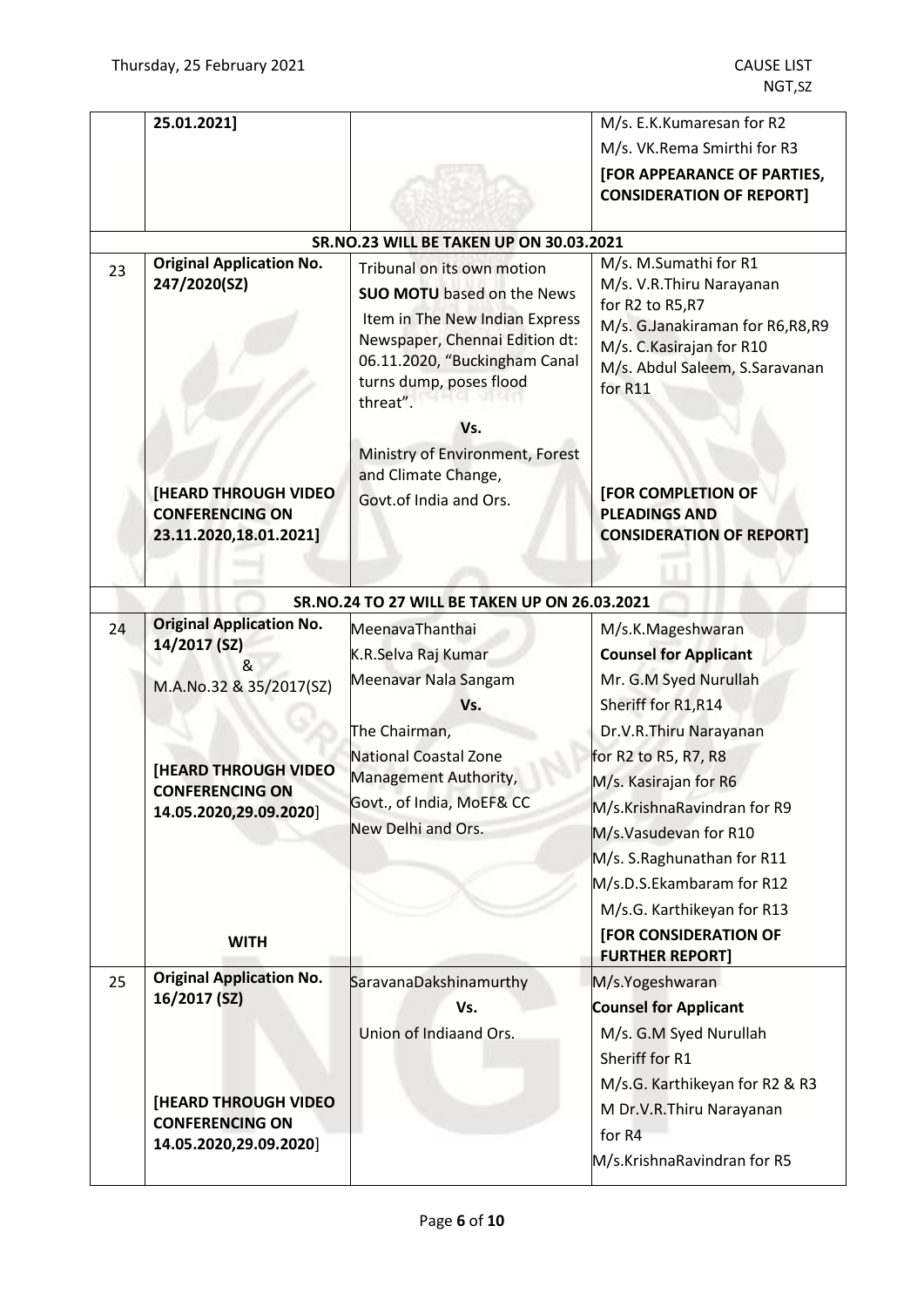|    | <b>WITH</b>                                                                                                                                                |                                                                                                                                                                                                                                            | M/s.S.Vasudevan for R6<br>M/s. S.Raghunathan for R7<br>M/s.D.S.Ekambaram for R8<br>M/s. Kasirajan for R9<br>[FOR CONSIDERATION OF<br><b>FURTHER REPORT]</b>                                                                                                                                                 |
|----|------------------------------------------------------------------------------------------------------------------------------------------------------------|--------------------------------------------------------------------------------------------------------------------------------------------------------------------------------------------------------------------------------------------|-------------------------------------------------------------------------------------------------------------------------------------------------------------------------------------------------------------------------------------------------------------------------------------------------------------|
| 26 | <b>Original Application No.</b><br>38/2017 (SZ)<br>(TPB)<br><b>[HEARD THROUGH VIDEO</b><br><b>CONFERENCING ON</b><br>14.05.2020,29.09.2020]<br><b>WITH</b> | Ashwini Kumar<br>Vs.<br>Union of Indiaand Ors.<br>सत्यमव                                                                                                                                                                                   | M/s.VSA Legal Advocates<br><b>Counsel for Applicant</b><br>M/s.Me.Saraswathy for R1<br>M/s.G. Karthikeyan for R2<br>M/s. Dr.V.R.Thiru Narayanan<br>for R <sub>3</sub><br>M/s. Kasirajan for R4<br>M/s. KrishnaRavindran for R5<br>M/s.S.Vasudevan for R9<br>[FOR CONSIDERATION OF<br><b>FURTHER REPORT]</b> |
| 27 | <b>Original Application No.</b><br>40/2017(SZ)<br>(TPB)<br><b>[HEARD THROUGH VIDEO</b><br><b>CONFERENCING ON</b><br>14.05.2020,29.09.2020]                 | P.Soma Sundaram<br>Vs.<br>Union of India and Ors.                                                                                                                                                                                          | M/s. P.V.Yogeswaan<br><b>Counsel for Applicant</b><br>M/s.Me.Saraswathy for R1<br>M/s.G. Karthikeyan for R2, R3<br>M/s.D.S.Ekambaram for R4<br><b>[FOR CONSIDERATION OF</b><br><b>FURTHER REPORT]</b>                                                                                                       |
|    |                                                                                                                                                            | SR.NO.28 & 29 WILL BE TAKEN UP ON 31.03.2021                                                                                                                                                                                               |                                                                                                                                                                                                                                                                                                             |
| 28 | <b>Original Application No.</b><br>61/2020(SZ)<br><b>[HEARD THROUGH VIDEO</b><br><b>CONFERENCING ON</b><br>27.01.2021]<br><b>WITH</b>                      | S.P. Surendranath Karthik<br>Vs.<br>The Secretary, Indian Railway<br>Welfare Organization and Ors.                                                                                                                                         | M/s. Kaushik N. Sharma<br><b>Counsel for Applicant</b><br>Dr. V.R. Thirunarayanan<br>for R2, R4, R6 & R7<br>M/s. C. Kasirajan for R3&R5<br>M/s. P.T.Ramadevi for R8<br>M/s. P.Srinivas for R9<br>[FOR CONSIDERATION OF<br><b>FURTHER REPORT AND STATUS</b><br><b>REPORT1</b>                                |
| 29 | <b>Original Application No.</b><br>54/2020(SZ)<br><b>IHEARD THROUGH VIDEO</b><br><b>CONFERENCING ON</b><br>27.01.2021]                                     | Tribunal on its own motion<br><b>SUO MOTU</b> based on the News<br>Item inDinamalar Newspaper<br>dt: 02.03.2020, Chennai<br>Supplementary, "Ambattur<br>Lake getting polluted due to<br>Sewage Water".<br>Vs.<br>The Secretary to Govt. of | Dr.V.R. Thirunarayanan<br>for R1 to R5, R9<br>M/s. C. Kasirajan for R6<br>M/s. P.T. Ramadevi for R7<br>M/s. G.Janakiraman for R8<br>[FOR CONSIDERATION OF                                                                                                                                                   |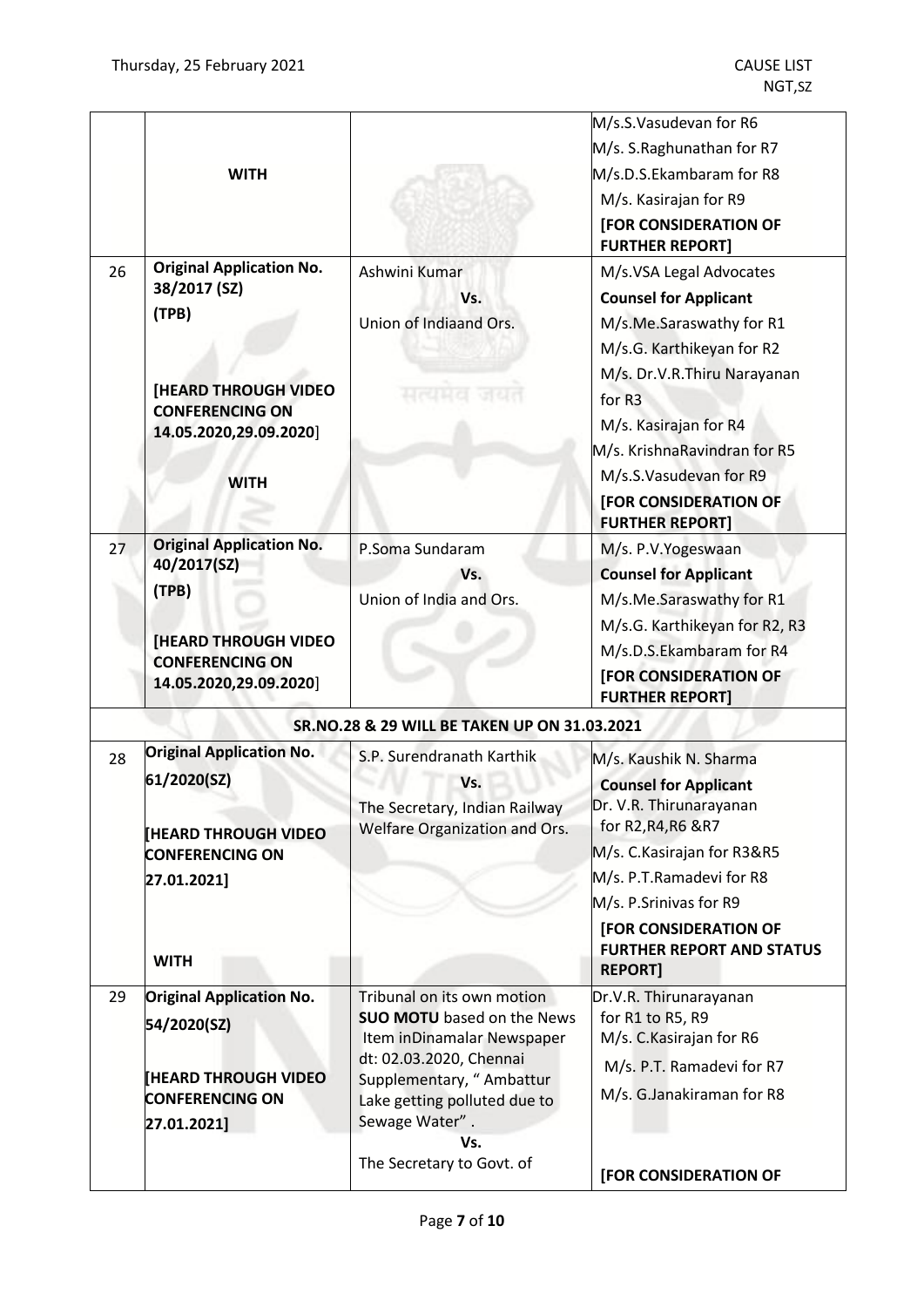|    |                                                                                                               | Tamil Nadu,<br>Public Works Department,<br>Chennai and Ors.                                                                                                                                                                                             | <b>FURTHER REPORT AND STATUS</b><br><b>REPORT]</b>                                                                                                               |
|----|---------------------------------------------------------------------------------------------------------------|---------------------------------------------------------------------------------------------------------------------------------------------------------------------------------------------------------------------------------------------------------|------------------------------------------------------------------------------------------------------------------------------------------------------------------|
|    |                                                                                                               | <b>SR.NO.30 WILL BE TAKEN UP ON 26.03.2021</b>                                                                                                                                                                                                          |                                                                                                                                                                  |
| 30 | <b>Original Application No.</b><br>70/2020(SZ)                                                                | Tribunal on its ownmotion-<br><b>SUO MOTU</b> based on the News<br>item in The New Indian Express,<br>Chennai edition dated<br>16.05.2020, "Ammonia leak<br>from Madras Fertilizers Limited<br>worries residents in Chennai's<br>Manali".<br><b>Vs.</b> | M/s.M.Sumathi for R1<br>M/s. V.R. Thirunarayanan<br>for R2 to R5 and R8<br>M/s. Thirunavukarasu for R6<br>M/s. C. Kasirajan for R7<br>M/s. Jayesh B Dolia for R9 |
|    | <b>[HEARD THROUGH VIDEO</b><br><b>CONFERENCING ON</b><br>19.05.2020,05.08.2020]                               | Union of India,<br>Rep by its Secretary,<br>Ministry of Environment and<br>Forests and Climate Change,<br>New Delhi and Ors.                                                                                                                            | <b>FOR CONSIDERATION OF</b><br><b>FURTHER REPORT]</b>                                                                                                            |
|    |                                                                                                               | SR.NO.31 & 32 WILL BE TAKEN UP ON 19.03.2021                                                                                                                                                                                                            |                                                                                                                                                                  |
| 31 | <b>Original Application No.</b><br>81/2020(SZ)                                                                | Tribunal on its own motion -<br><b>SUO MOTU</b> based on the News<br>item in The Dinamalar Chennai<br>edition dated 11.06.2020,                                                                                                                         | Dr.V.R.Thiru Narayanan<br>for R1 to R4, R6, R7<br>M/s. Kasirajan for R5                                                                                          |
|    | <b>[HEARD THROUGH VIDEO</b><br><b>CONFERENCING ON</b><br>16.06.2020,30.09.2020,<br>19.11.2020]<br><b>WITH</b> | "Fire at garbage dumpyard".<br>Vs.<br>The Chief Secretary to Govt. of<br>Tamil Nadu, Govt Secretariat,<br>Chennai and Ors.                                                                                                                              | [FOR CONSIDERATION OF<br><b>FURTHER REPORT]</b>                                                                                                                  |
| 32 | <b>Original Application No.</b><br>178/2020(SZ)<br>[HEARD THROUGH VIDEO                                       | Tribunal on its own motion<br><b>SUO MOTU</b> based on the News<br>Item in Dinamalar Newspaper,<br>Chennai Edition dt: 08.09.2020,<br>"Garbage at Peerkankaranai<br>Dumpyard was burnt".<br>Vs.                                                         | Dr.V.R.Thiru Narayanan<br>for R1 to R4, R6, R7<br>M/s. C. Kasirajan for R5                                                                                       |
|    | <b>CONFERENCING ON</b><br>17.09.2020,09.11.2020,<br>19.11.2020]                                               | The Secretary to Govt. of<br>Tamil Nadu, Department of<br>Environment, Chennai,<br>Tamil Nadu and Ors.                                                                                                                                                  | <b>FOR CONSIDERATION OF FURTHER</b><br><b>REPORT]</b>                                                                                                            |
|    |                                                                                                               | <b>SR.NO.33 WILL BE TAKEN UP ON 26.03.2021</b>                                                                                                                                                                                                          |                                                                                                                                                                  |
| 33 | <b>Original Application No.</b><br>99/2020(SZ)                                                                | Tribunal on its own motion -<br><b>SUO MOTU</b> based on the News<br>item in The Dinamalar Chennai<br>edition dated 03.07.2020,                                                                                                                         | Dr. V.R. Thirunarayanan<br>for R1, R2, R3, R5 to R8<br>M/s. C. Kasirajan for R4                                                                                  |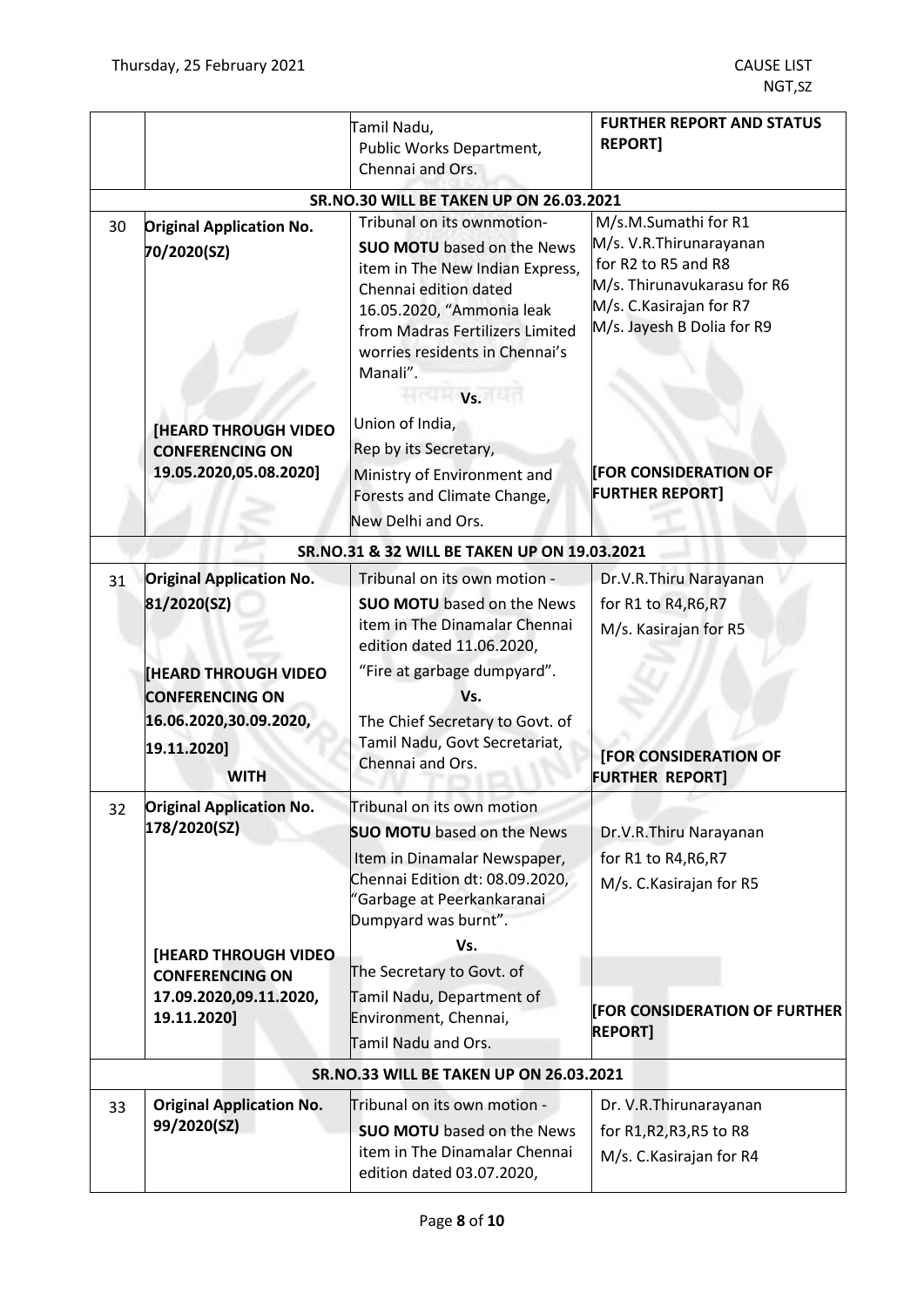|                                                | [HEARD THROUGH VIDEO<br><b>CONFERENCING ON</b><br>07.07.2020,15.12.2020,<br>20.01.2021]                                                                                                                 | "When will the sluices of<br>Mudichur Big Lake be set right".<br>Vs.<br>The Principal Secretary to<br>Government, Public Works<br>Department, Chennai and Ors.                                                                                                                                                                                                                                                                            | [FOR CONSIDERATION OF<br><b>REPORT]</b>                                                                                                                                                                                                                       |
|------------------------------------------------|---------------------------------------------------------------------------------------------------------------------------------------------------------------------------------------------------------|-------------------------------------------------------------------------------------------------------------------------------------------------------------------------------------------------------------------------------------------------------------------------------------------------------------------------------------------------------------------------------------------------------------------------------------------|---------------------------------------------------------------------------------------------------------------------------------------------------------------------------------------------------------------------------------------------------------------|
|                                                |                                                                                                                                                                                                         | <b>SR.NO.34 WILL BE TAKEN UP ON 24.03.2021</b>                                                                                                                                                                                                                                                                                                                                                                                            |                                                                                                                                                                                                                                                               |
| 34                                             | <b>Original Application No.</b><br>171/2020(SZ)<br><b>[HEARD THROUGH VIDEO</b><br><b>CONFERENCING ON</b><br>08.09.2020,27.01.2021]                                                                      | Dr. Sarvabhoum Bagali,<br>Vijayapur District, Karnataka<br>Vs.<br>State of Karnataka and Ors.<br>સત્યમન जयत                                                                                                                                                                                                                                                                                                                               | M/s. Aagney Sail<br><b>Counsel for Applicant</b><br>M/s. Darpan for R1, R5, R6, R7<br>M/s. Vasanth H.K for R3<br>M/s. M.R.Gokul Krishnan for R4<br>M/s. K.Venkatasubban,<br>Salimath B.G for R8, R9<br><b>[FOR CONSIDERATION OF</b><br><b>FURTHER REPORT]</b> |
|                                                |                                                                                                                                                                                                         | SR.NO.35 WILL BE TAKEN UP ON 03.03.2021                                                                                                                                                                                                                                                                                                                                                                                                   |                                                                                                                                                                                                                                                               |
| 35                                             | <b>Original Application No.</b><br>183/2020(SZ)<br><b>[HEARD THROUGH VIDEO</b><br><b>CONFERENCING ON</b><br>28.09.2020]                                                                                 | Tribunal on its own motion<br><b>SUO MOTU</b> based on the News<br>Item in Tamil Hindu<br>E-magazine, Chennai edition<br>dt: 07.09.2020, "Setting up on<br>ecological park by destroying<br>mangrove forests with<br>destruction of environment ? -<br><b>Environmental activists</b><br>torment".<br>Vs.<br>The Secretary to Govt. of<br>Tamil Nadu,<br>Department of Environment,<br>Govt. Secretariat,<br>Chennai, Tamil Nadu and Ors. | Dr.V.R.Thirunarayanan<br>for R1 to R3, R5 to R8<br>M/s. C. Kasirajan for R4<br>[FOR CONSIDERATION OF REPORT<br>AND ALSO FOR COMPLETION OF<br><b>PLEADINGS]</b>                                                                                                |
| <b>SR.NO.36 WILL BE TAKEN UP ON 24.03.2021</b> |                                                                                                                                                                                                         |                                                                                                                                                                                                                                                                                                                                                                                                                                           |                                                                                                                                                                                                                                                               |
| 36                                             | <b>Original Application No.</b><br>130/2020(SZ)<br>[ADJOURNED THROUGH<br><b>VIDEO CONFERENCING ON</b><br>29.07.2020]<br><b>[HEARD THROUGH VIDEO</b><br><b>CONFERENCING ON</b><br>31.07.2020,04.01.2021] | G.Joseph,<br>Ramanathapuram.<br>Vs.<br>Union of India and Anr.                                                                                                                                                                                                                                                                                                                                                                            | M/s. Yogeshwaran.A<br><b>Counsel for Applicant</b><br>M/s. M.R.Gokul Krishnan for R1<br>M/s. Abdul Saleem for R2<br>[TANGEDCO]                                                                                                                                |